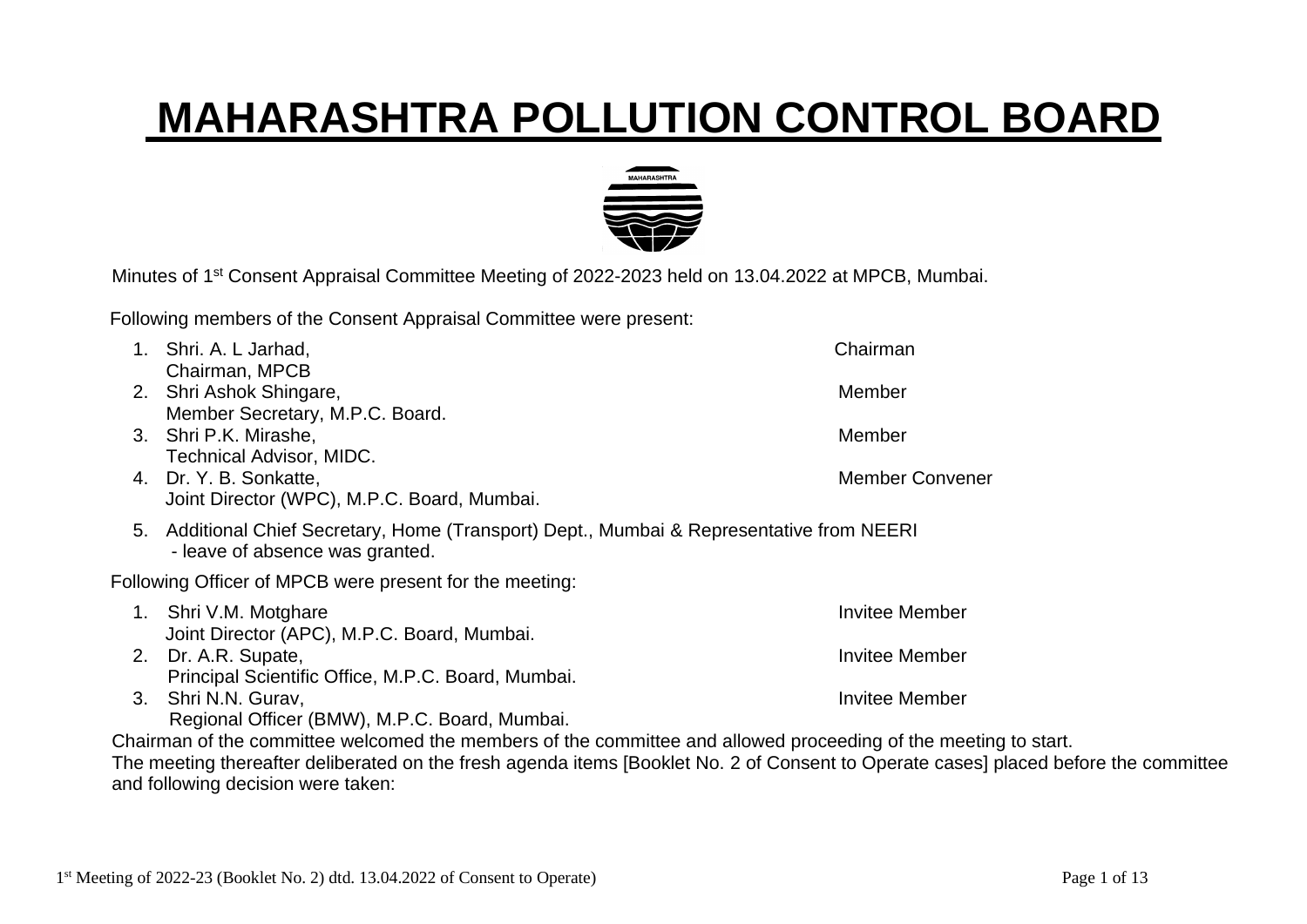| Sr.<br>No.  | <b>Application</b><br><b>Unique</b>    | <b>Industry name</b><br>and Address                                               | <b>Decision on</b><br>grant of consent                                                             | <b>Consent granted</b><br>Up to | <b>Remarks / Discussion</b>                                                                                                                                                                                                                                                                                                                                                                                                                                                                                                                                                                                                                                                                                                                                                                                                                                                                                                                                                                                                                                                                                |
|-------------|----------------------------------------|-----------------------------------------------------------------------------------|----------------------------------------------------------------------------------------------------|---------------------------------|------------------------------------------------------------------------------------------------------------------------------------------------------------------------------------------------------------------------------------------------------------------------------------------------------------------------------------------------------------------------------------------------------------------------------------------------------------------------------------------------------------------------------------------------------------------------------------------------------------------------------------------------------------------------------------------------------------------------------------------------------------------------------------------------------------------------------------------------------------------------------------------------------------------------------------------------------------------------------------------------------------------------------------------------------------------------------------------------------------|
|             | <b>Number</b>                          |                                                                                   |                                                                                                    |                                 |                                                                                                                                                                                                                                                                                                                                                                                                                                                                                                                                                                                                                                                                                                                                                                                                                                                                                                                                                                                                                                                                                                            |
|             | <b>Booklet No. 3</b>                   |                                                                                   |                                                                                                    |                                 |                                                                                                                                                                                                                                                                                                                                                                                                                                                                                                                                                                                                                                                                                                                                                                                                                                                                                                                                                                                                                                                                                                            |
| $\mathbf 1$ | MPCB-<br><b>CONSENT-</b><br>0000124838 | <b>Badve Engineering</b><br>Ltd.<br>Plot No. A 23 MIDC<br>Chakan Phase II<br>Khed | <b>APPROVED</b><br>1st Operate<br>(Expansion) with<br>renewal of<br>existing consent<br>to operate | 30/9/2023                       | Committee noted that, PP has applied for 1st Consent to<br>Operate (Expansion) with renewal of existing consent to<br>operate (amalgamation) with removal of existing two<br>products namely Accessories of 4 wheelers from Plastic &<br>Sheet Metal, Exide Battery Bracket cover & Chassis<br>Frames.<br>Committee also noted that, due to removal of two products<br>water consumption & effluent generation is reduced.<br>Committee further noted that, PP has provided ETP & STP<br>for treatment of trade & domestic effluent resp and<br>provided necessary air pollution control system.<br>After due deliberation, it was decided to grant 1st<br>consent to operate for expansion with renewal of<br>existing consent to operate (amalgamation)<br>by<br>imposing following conditions:<br>shall operate pollution control system<br>1. PP<br>scientifically to achieve the consented norms.<br>2. PP shall recycle partly treated effluent (40 CMD) in<br>the process and partly 32 CMD used on land for<br>gardening.<br>3. PP shall dispose the HW waste as per the<br>provisions of HW Rule. |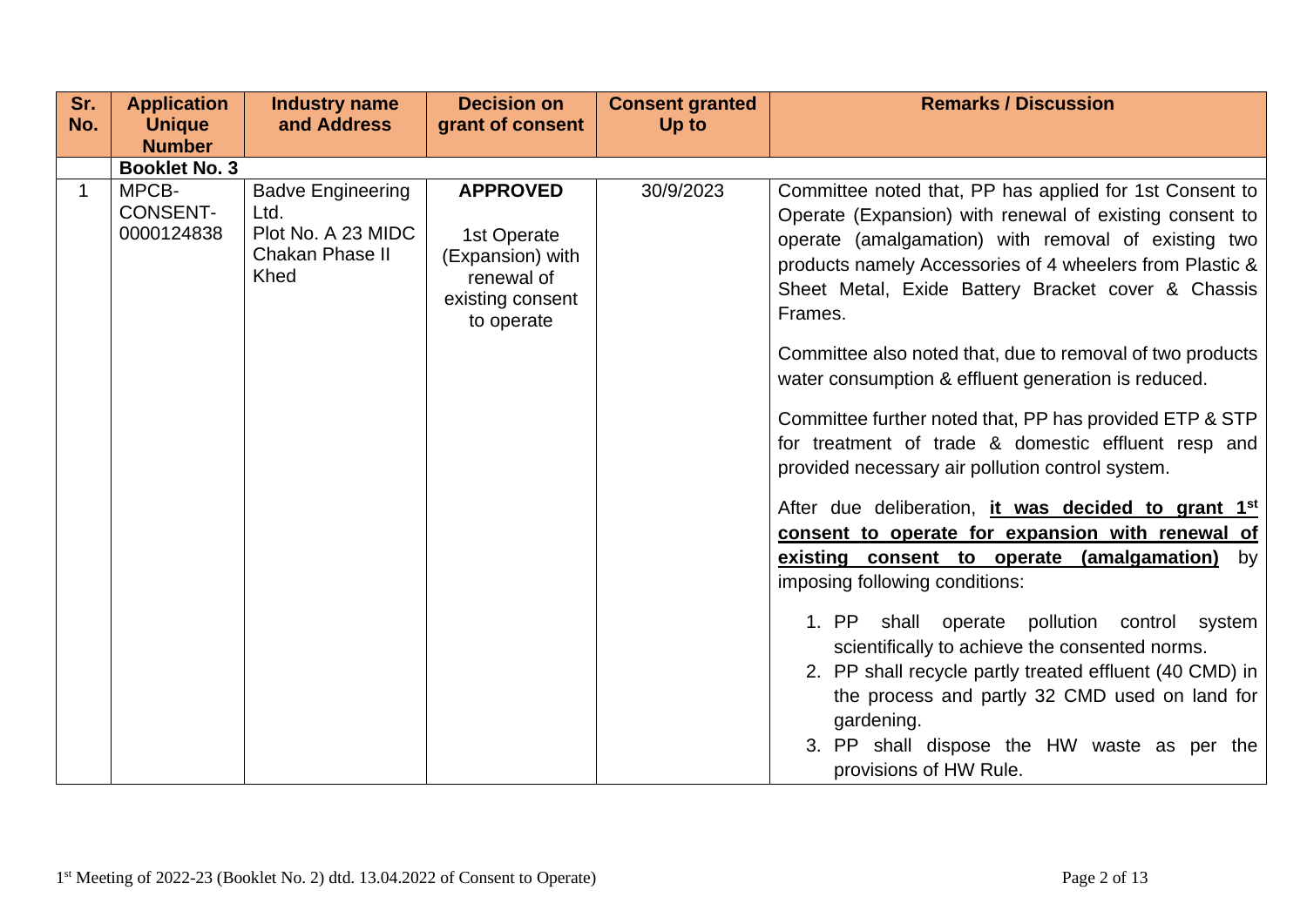| Sr.<br>No. | <b>Application</b><br><b>Unique</b>    | <b>Industry name</b><br>and Address                                                                                                                                                                           | <b>Decision on</b><br>grant of consent                                                                    | <b>Consent granted</b><br>Up to | <b>Remarks / Discussion</b>                                                                                                                                                                                                                                                                                                                                                                                                                                                                                                                                                                                                                                                                                        |
|------------|----------------------------------------|---------------------------------------------------------------------------------------------------------------------------------------------------------------------------------------------------------------|-----------------------------------------------------------------------------------------------------------|---------------------------------|--------------------------------------------------------------------------------------------------------------------------------------------------------------------------------------------------------------------------------------------------------------------------------------------------------------------------------------------------------------------------------------------------------------------------------------------------------------------------------------------------------------------------------------------------------------------------------------------------------------------------------------------------------------------------------------------------------------------|
|            | <b>Number</b>                          |                                                                                                                                                                                                               |                                                                                                           |                                 |                                                                                                                                                                                                                                                                                                                                                                                                                                                                                                                                                                                                                                                                                                                    |
|            |                                        |                                                                                                                                                                                                               |                                                                                                           |                                 | 4. PP shall submit Bank Guarantee of Rs. 25 Lakh<br>towards O&M of pollution control system and<br>compliance of consent conditions.                                                                                                                                                                                                                                                                                                                                                                                                                                                                                                                                                                               |
| 2          | MPCB-<br><b>CONSENT-</b><br>0000125642 | Whirlpool of India<br>Limited<br>A-4 Plot No A4,<br>Ranjangaon MIDC,<br>Industrial Area -<br><b>Pune Nagar</b><br>Highway, Tal<br>Shirur, Pune Shirur                                                         | <b>Not Approved</b><br>Renewal of<br>Consent to<br>Operate with<br>expansion                              | -----                           | Committe noted that, PP has applied for renewal of<br>consent with expansion.<br>Committee also noted that, PP has enhanced the<br>production quantity & increased CI prior to obtain Consent<br>to Establish, failed to submit technical details of ETP &<br>STP, performance of existing ETP/STP not satisfactory as<br>JVS exceeded the consented standards, HW generation is<br>higher than the consented quantity, Started construction<br>work of two warehouse & no plant set up for existing<br>products namely Air Conditioners and Washing Machines<br>and failed to submit Green House Gases status.<br>After due deliberation, it was decided to issue show<br>cause notice for above non compliances. |
| 3          | MPCB-<br><b>CONSENT-</b><br>0000127237 | <b>M/S Vitthal Refined</b><br>Suagrs Ltd, Pande<br>Gat No.<br>235,238,247,248,2<br>52,254,256 A/P<br>Pande Gat No.<br>235, 238, 247, 248, 2<br>52,254,256 A/P<br>Pande Tal.Karmala<br>Dist.Solapur<br>Karmala | <b>APPROVED</b><br>1st Consent to<br>Operate for<br>expansion with<br>amalgamation of<br>existing Consent | 31.07.2022                      | Committee noted that, PP has applied for 1 <sup>st</sup> consent to<br>operate for expansion by 1500 TCD & 12 MW with<br>amalgamation of existing 3500 TCD & 14 MW. i.e total<br>5000 TCD & 26 MW Co-generation.<br>Committee also noted that JVS results of existing unit are<br>within limit & PP submitted adequacy report for pollution<br>control systems.<br>After due deliberation, it was decided to grant 1st<br>consent to operate for expansion by 1500 TCD & 12 MW                                                                                                                                                                                                                                     |

1 st Meeting of 2022-23 (Booklet No. 2) dtd. 13.04.2022 of Consent to Operate) Page 3 of 13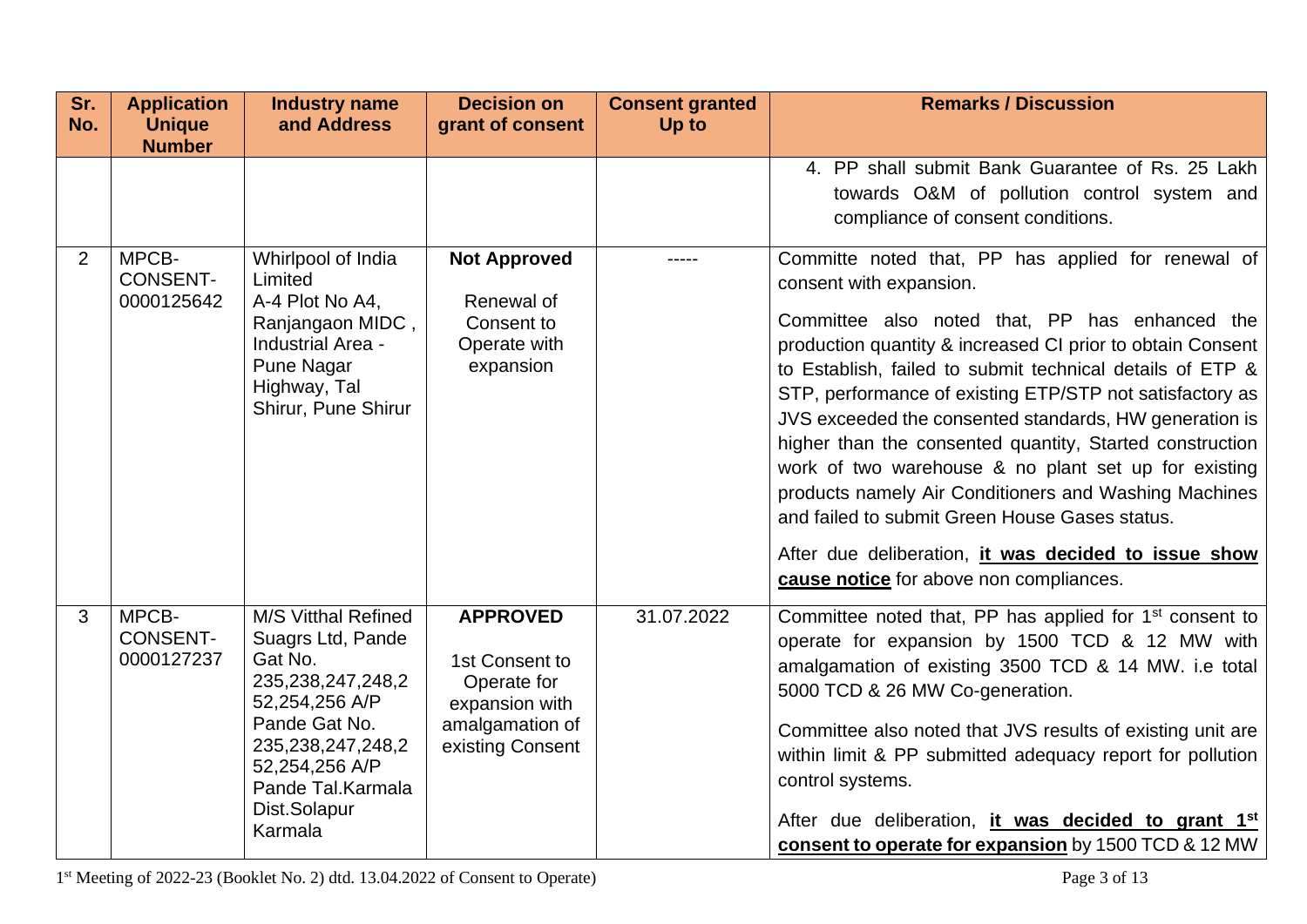| Sr.<br><b>Consent granted</b><br><b>Application</b><br><b>Industry name</b><br><b>Decision on</b><br>No.<br>and Address<br>Up to<br><b>Unique</b><br>grant of consent<br><b>Number</b>                                                                                  | <b>Remarks / Discussion</b>                                                                                                                                                                                                                                                                                                                                                                                                                                                                                                                                                                                                                                                                                                                                                                                                                                                                                                                                                                                                                                                                                                                                                                                            |
|-------------------------------------------------------------------------------------------------------------------------------------------------------------------------------------------------------------------------------------------------------------------------|------------------------------------------------------------------------------------------------------------------------------------------------------------------------------------------------------------------------------------------------------------------------------------------------------------------------------------------------------------------------------------------------------------------------------------------------------------------------------------------------------------------------------------------------------------------------------------------------------------------------------------------------------------------------------------------------------------------------------------------------------------------------------------------------------------------------------------------------------------------------------------------------------------------------------------------------------------------------------------------------------------------------------------------------------------------------------------------------------------------------------------------------------------------------------------------------------------------------|
| MPCB-<br><b>Wockhardt Ltd</b><br><b>NOT APPROVED</b><br>$\overline{4}$<br><b>CONSENT-</b><br><b>Biotech Park</b><br>1st Consent to<br>0000128439<br>H-14/2 Waluj MIDC<br>Operate<br>Aurangabad<br>(Expansion) with<br>amalgamation of<br>existing Consent<br>to Operare | with amalgamation of existing 3500 TCD & 14 MW. i.e total<br>5000 TCD & 26 MW, by imposing following conditions:<br>1. PP shall operate pollution control system<br>scientifically to achieve the consented norms.<br>2. Industry shall comply with all conditions in<br>Environmental clearance.<br>3. PP shall ensure uninterrupted connectivity of<br>OCEMS to Board server directly through data<br>logger.<br>4. PP shall submit/extend total Bank Guarantee of Rs.<br>25 lakh towards O & M of pollution control systems<br>and compliance of consent conditions.<br>Committe noted that, PP has applied for grant of 1st Consent<br>to Operate (Expansion) with amalgamation of existing<br>Consent to Operate.<br>Committee also noted that, PP has failed to recycle the<br>treated effluent to the maximum extent as per consent<br>conditions, performance of existing ETP/STP not<br>satisfactory as JVS exceeded the consented standards,<br>failed to switchover to cleaner fuel & utilizing Furnace Oil<br>and failed to submit Bank Guarantees as per Consent to<br>Establish & Consent to Operate.<br>After due deliberation, it was decided to issue show<br>cause notice for above non compliances. |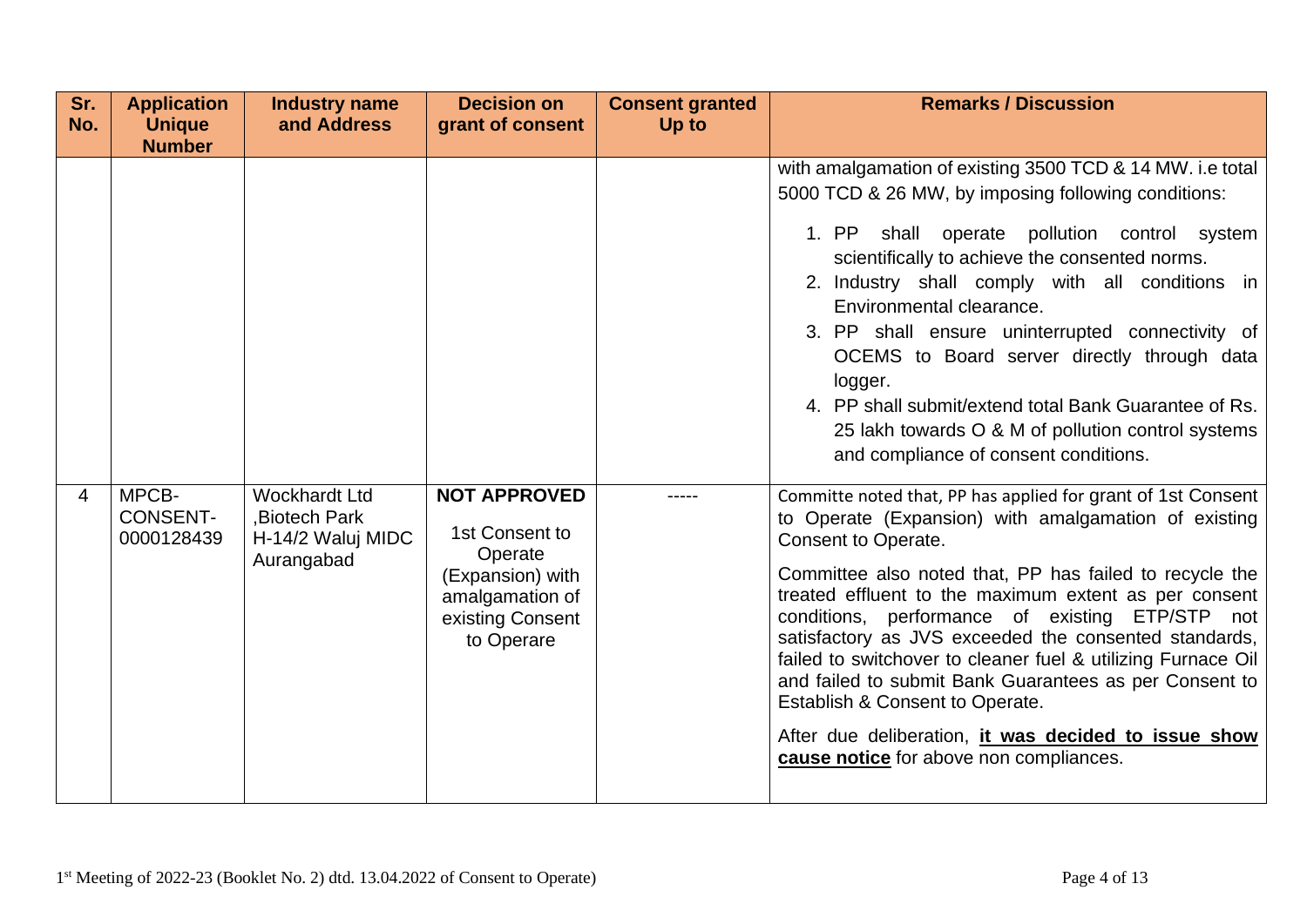| Sr.<br>No.     | <b>Application</b><br><b>Unique</b><br><b>Number</b> | <b>Industry name</b><br>and Address                                                                    | <b>Decision on</b><br>grant of consent                                                              | <b>Consent granted</b><br>Up to | <b>Remarks / Discussion</b>                                                                                                                                                                                                                                                                                                                                                                                                                                                                                                                                                                                                                                                             |
|----------------|------------------------------------------------------|--------------------------------------------------------------------------------------------------------|-----------------------------------------------------------------------------------------------------|---------------------------------|-----------------------------------------------------------------------------------------------------------------------------------------------------------------------------------------------------------------------------------------------------------------------------------------------------------------------------------------------------------------------------------------------------------------------------------------------------------------------------------------------------------------------------------------------------------------------------------------------------------------------------------------------------------------------------------------|
| 5              | MPCB-<br><b>CONSENT-</b><br>0000128548               | Shree Pandurang<br>Sahakari Sakhar<br>Karkhana Ltd.<br>267/1, 267/2, 265<br><b>Shreepur Malshiras</b>  | <b>NOT APPROVED</b><br>1st Operate with<br>amalgamation of<br>existing                              |                                 | Committee noted that PP has applied for 1st consent to<br>operate for expansion of distillery by 45 KLPD i.e total 90<br>KLPD.<br>Committee<br>noted that unit yet<br>also<br>obtain<br>not<br>Environmental clearance for expansion.<br>After due deliberation, it was decided to issue SCN for<br>Refusal.                                                                                                                                                                                                                                                                                                                                                                            |
| 6              | MPCB-<br><b>CONSENT-</b><br>0000129237               | Gopani Iron &<br>Power(I) Pvt Lt<br>A-22 MIDC Growth<br>Centre Tadali Tal &<br>Dist-Chandrapur         | <b>APPROVED</b><br>First consent to<br>Operate for<br>expansion for<br>operation of<br>Oxygen Plant |                                 | Committee noted that PP has applied for first consent to<br>operate for operation of Oxygen gas plant-25 m3/hr.<br>After due deliberation, it was decided to grant first<br>consent to operate for oxygen gas plant.                                                                                                                                                                                                                                                                                                                                                                                                                                                                    |
| $\overline{7}$ | MPCB-<br><b>CONSENT-</b><br>0000128608               | <b>Exide Industries</b><br>Ltd., Plot No. E-5 &<br>E-6, MIDC,<br><b>Industrial Area</b><br>Ahmednagar. | <b>APPROVED</b><br>1 <sup>st</sup> Consent to<br>Operate for<br>expansion with<br>amalgamation      | 31.07.2026                      | Committee noted that PP has applied for 1 <sup>st</sup> Consent to<br>operate for expansion for manufacturing Lead Acid storage<br>batteries - 7,00,000 Nos/M.<br>After due deliberation, it was decided to consider the<br>case for grant of 1 <sup>st</sup> Consent to operate for expansion<br>for manufacturing lead acid storage batteries $-7,00,000$<br>Nos/M with amalgamation of existing consent for the<br>product of lead storage batteries - 15,00,000 Nos/M by<br>imposing following conditions.<br>1. PP shall comply with the direction issued by Board<br>vide dated 02.12.2021 u/s 5 of The Environment<br>(Protection) Act, 1986 & Batteries (M & H) Rules,<br>2001. |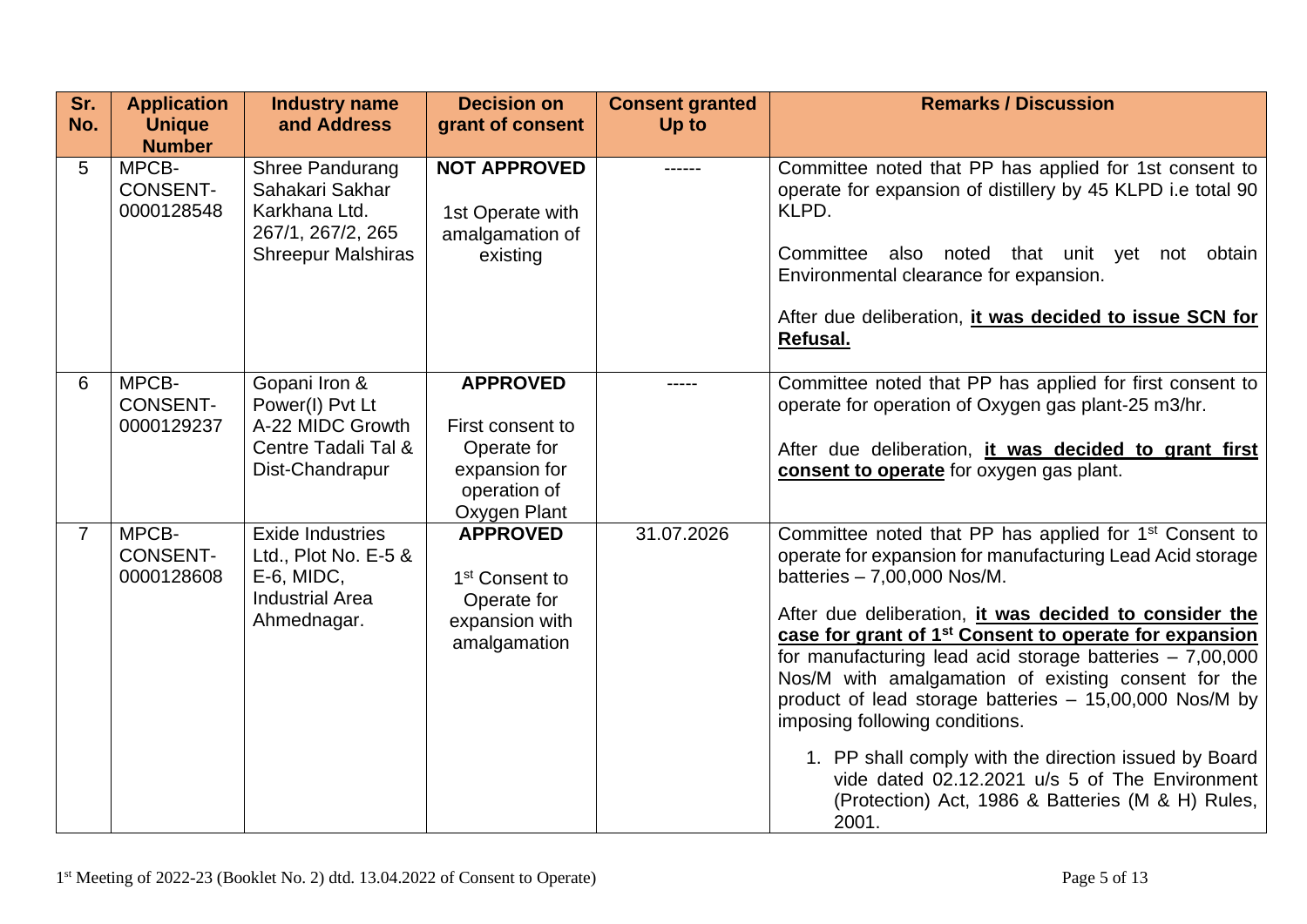| Sr.<br>No. | <b>Application</b><br><b>Unique</b><br><b>Number</b> | <b>Industry name</b><br>and Address                                                                                                                                      | <b>Decision on</b><br>grant of consent                                                                                                       | <b>Consent granted</b><br>Up to | <b>Remarks / Discussion</b>                                                                                                                                                                                                                                                                                                                                                                                                                                                                                                                                                                                                                                                                                                                                                                                                |
|------------|------------------------------------------------------|--------------------------------------------------------------------------------------------------------------------------------------------------------------------------|----------------------------------------------------------------------------------------------------------------------------------------------|---------------------------------|----------------------------------------------------------------------------------------------------------------------------------------------------------------------------------------------------------------------------------------------------------------------------------------------------------------------------------------------------------------------------------------------------------------------------------------------------------------------------------------------------------------------------------------------------------------------------------------------------------------------------------------------------------------------------------------------------------------------------------------------------------------------------------------------------------------------------|
|            |                                                      |                                                                                                                                                                          |                                                                                                                                              |                                 | 2. PP shall operate & maintain the effluent treatment<br>facility to achieve ZLD.<br>3. PP shall submit/extend the BG of Rs. 25.0 Lakh<br>towards O & M of PCs and compliance of consent<br>conditions.                                                                                                                                                                                                                                                                                                                                                                                                                                                                                                                                                                                                                    |
| 8          | MPCB-<br><b>CONSENT-</b><br>0000129618               | <b>Bulk Cement</b><br>Corporation India<br>Ltd<br>W-7 Plot No. W-7,<br>Sector-KWC,<br>Kalamboli, Taluka-<br>Panvel, District-<br>Raigad, Navi<br>Mumbai-410218<br>Panvel | <b>APPROVED</b><br><b>First Consent to</b><br>Operate for<br>expansion with<br>amalgamation of<br>renewal of<br>consent of<br>existing unit. | 31.01.2023                      | Committee noted that PP has applied for first consent to<br>operate for expansion along with renewal of existing<br>consent for Cement Unloading, storage, packing, loading<br>and transportation of existing 1.2 million MT/Annum &<br>expansion 0.80 million MT/A (Total-2.0 MTPA).<br>After due deliberation, it was decided to consider the<br>case under RED category for grant of consent to<br>operate for expansion along with renewal of existing<br>consent for one year period by imposing following<br>conditions:<br>1. By forfeiting the BG of Rs.5.0 Lakh as the industry<br>has not installed the CAAQMS stations (3 Nos) as<br>per earlier consent conditions.<br>2. PP shall submit the BG of Rs.25.0 Lakh towards O<br>& M of Pollution control system and towards<br>compliance of consent conditions. |
| 9          | MPCB-<br><b>CONSENT-</b><br>0000130186               | Indian Oil<br><b>Corporation Limited</b><br>(Storage)                                                                                                                    | <b>APPROVED</b><br>1st Consent to<br>Operate<br>(Expansion) with<br>amalgamation of<br>existing Consent<br>to Operate                        | 30.06.2026                      | Committee noted that, PP has applied for 1st Consent to<br>Operate (Expansion) with amalgamation of existing<br>Consent to Operate for storage of Petroleum products.<br>Committee also noted that, sewage generated is treated in<br>septic tank & soak pit. Further, HW generated is disposed<br>as per the consent conditions.                                                                                                                                                                                                                                                                                                                                                                                                                                                                                          |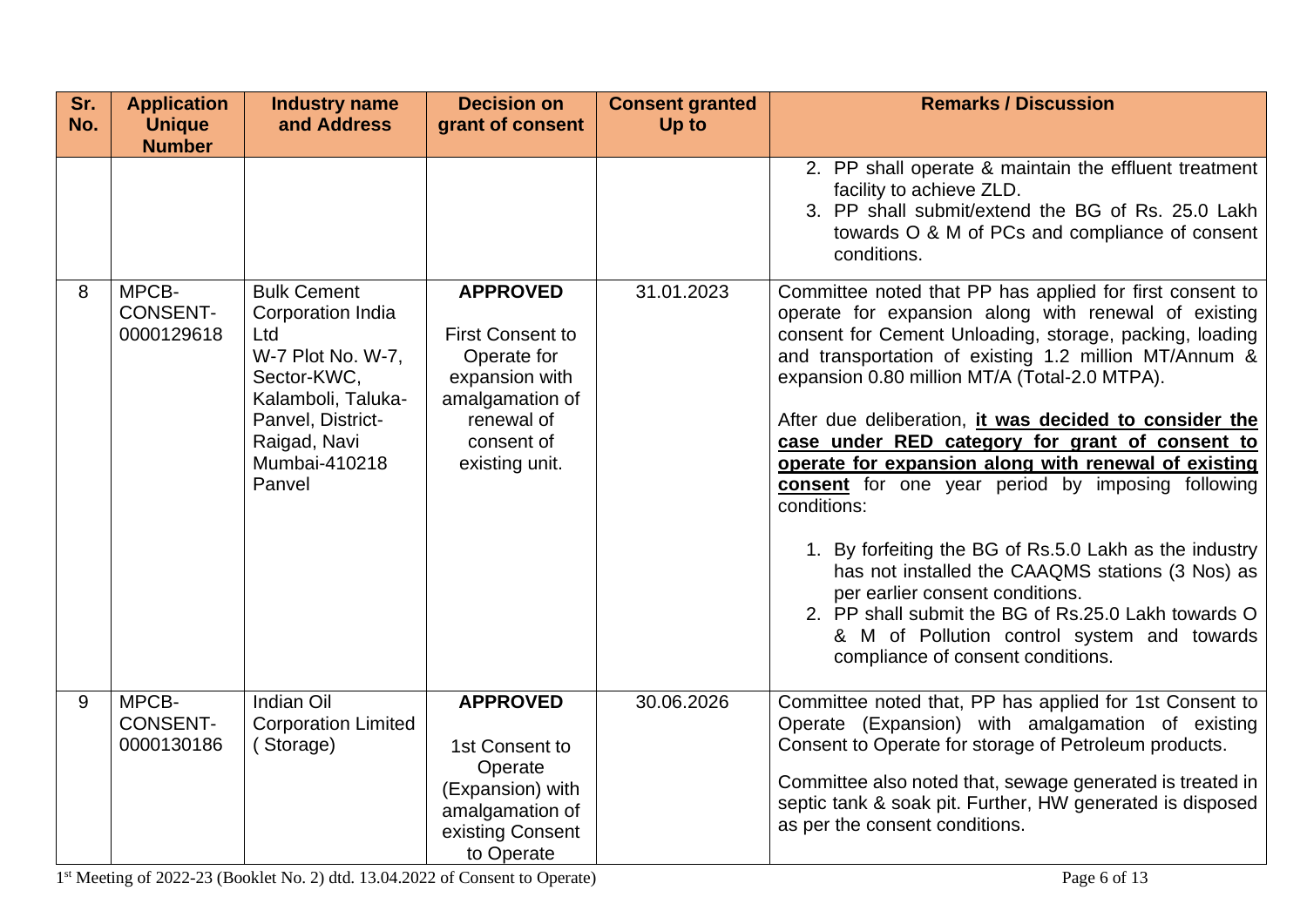| Sr.<br>No. | <b>Application</b><br><b>Unique</b>    | <b>Industry name</b><br>and Address                                                                                                                       | <b>Decision on</b><br>grant of consent                                                                                | <b>Consent granted</b><br>Up to | <b>Remarks / Discussion</b>                                                                                                                                                                                                                                                                                                                                                                                                                                                                                                                                                                                                                                                                                                                                                                                                                                                                                                                                                                                                                                                                                                                                   |
|------------|----------------------------------------|-----------------------------------------------------------------------------------------------------------------------------------------------------------|-----------------------------------------------------------------------------------------------------------------------|---------------------------------|---------------------------------------------------------------------------------------------------------------------------------------------------------------------------------------------------------------------------------------------------------------------------------------------------------------------------------------------------------------------------------------------------------------------------------------------------------------------------------------------------------------------------------------------------------------------------------------------------------------------------------------------------------------------------------------------------------------------------------------------------------------------------------------------------------------------------------------------------------------------------------------------------------------------------------------------------------------------------------------------------------------------------------------------------------------------------------------------------------------------------------------------------------------|
|            | <b>Number</b>                          |                                                                                                                                                           |                                                                                                                       |                                 | After due deliberation, it was decided to consider the<br>case for grant of 1st Consent to Operate (Expansion)<br>with amalgamation of existing Consent to Operate for<br>storage of Petroleum products by imposing following<br>conditions.<br>1. Industry shall operate pollution control scientifically<br>and achieve the consented norms.<br>2. Industry shall ensure that Oil Water Separation unit<br>is working efficiently especially during Monsoon<br>3. Industry shall store all "A" Class Petroleum Products<br>in floating roof with double seal<br>4. Industry shall comply with part C- fugitive emission<br>conditions of GSR 186 applicable for storage and<br>handling of General Petroleum Products<br>5. PP Shall ensure the availability of facilities for<br>containing spill during tank/tanker filling operations<br>and in no case shall such spills enter into nearby<br>storm drain.<br>6. PP may also explore arranging a secondary vapour<br>treatment system for Tanker loading gantry<br>7. PP shall submit Bank Guarantee of Rs. 25 Lakh<br>towards O&M of Pollution Control system and<br>compliance of consent conditions. |
| 10         | MPCB-<br><b>CONSENT-</b><br>0000128540 | Kaira District Co-<br><b>Operative Milk</b><br><b>Producers Union</b><br>Ltd. (Amul Dairy)<br>$31/2-a$ , $31/2-b$ ,<br>31/2-c, 31/2-d,<br>31/2-e and 44/2 | <b>APPROVED</b><br>1 <sup>st</sup> Consent to<br>Operate for<br>expansion with<br>amalgamation of<br>existing Consent | 30.04.2027                      | Committee noted that, PP has applied for consent to<br>operate for expansion for mfg. of additional dairy products<br>i.e Sweets with Renewal of existing products pasteurized<br>milk, butter milk, curd (yoghurt), ice cream Paneer & Lassi.<br>Committee also noted that JVS of existing unit are within<br>limit.                                                                                                                                                                                                                                                                                                                                                                                                                                                                                                                                                                                                                                                                                                                                                                                                                                         |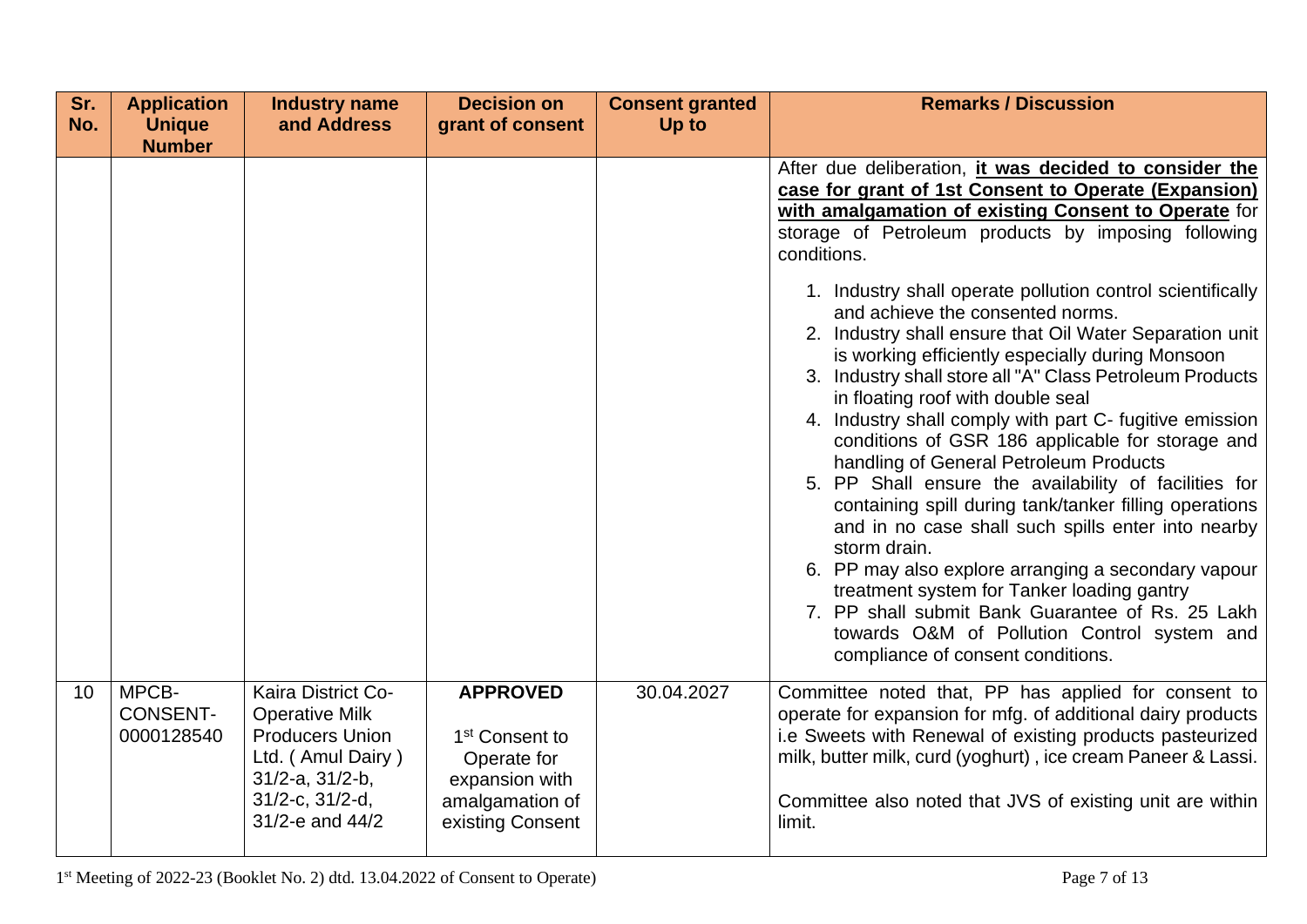| Sr.<br>No. | <b>Application</b><br><b>Unique</b><br><b>Number</b> | <b>Industry name</b><br>and Address                                                                                                                     | <b>Decision on</b><br>grant of consent                                                                 | <b>Consent granted</b><br>Up to | <b>Remarks / Discussion</b>                                                                                                                                                                                                                                                                                                                                                                                                                                                                                                                                                                                                                                                                                                                                                                                                                                                                                                                                                                                  |
|------------|------------------------------------------------------|---------------------------------------------------------------------------------------------------------------------------------------------------------|--------------------------------------------------------------------------------------------------------|---------------------------------|--------------------------------------------------------------------------------------------------------------------------------------------------------------------------------------------------------------------------------------------------------------------------------------------------------------------------------------------------------------------------------------------------------------------------------------------------------------------------------------------------------------------------------------------------------------------------------------------------------------------------------------------------------------------------------------------------------------------------------------------------------------------------------------------------------------------------------------------------------------------------------------------------------------------------------------------------------------------------------------------------------------|
|            |                                                      | Village - Tokare<br>Vasai                                                                                                                               |                                                                                                        |                                 | After due deliberation, it was decided to grant 1st<br>consent to operate for expansion for additional dairy<br>products with Renewal of existing products., by<br>imposing following conditions:<br>1. PP shall operate pollution control system<br>scientifically to achieve the consented norms.<br>2. PP shall submit/extend total Bank Guarantee of<br>Rs. 25 lakh towards O & M of pollution control<br>systems and compliance of consent conditions.                                                                                                                                                                                                                                                                                                                                                                                                                                                                                                                                                  |
| 11         | MPCB-<br><b>CONSENT-</b><br>0000131441               | <b>Blue Star Limited,</b><br>Gut No. 21/6, 22,<br>23, 27, 28, 29,<br>60/2, 61/2, Vashuri<br>Khurd, Khanivali<br>Road Khupari, Tal.<br>Wada, Dist. Thane | <b>APPROVED</b><br>1 <sup>st</sup> consent to<br>operate for<br>expansion and<br>renewal of<br>consent | 31.12.2027                      | Committee noted that, PP has applied for 1 <sup>st</sup> consent to<br>operate for expansion and renewal of consent.<br>Committee also noted that PP has existing ETP for the<br>treatment of trade effluent and MBR based STP for<br>treatment of sewage. JVS results are found within the<br>consented norms. Provided APCs as Bag filters with<br>cyclone Dust collector to Powder coating section and<br>Filters to dry paint booths.<br>After due deliberation, it was decided to grant of 1st<br>consent to operate for expansion and renewal of<br><b>consent</b> by imposing following conditions:<br>1. PP shall submit BG of Rs. 25 Lakh towards<br>operation and maintenance of pollution control<br>systems and compliance of consent conditions<br>Consent shall be issued after obtaining additional consent<br>fees of Rs. 2,95,940/-. PP shall submit this additional<br>consent fees within a month, if failed Board will issue SCN<br>for nonpayment and further action will be initiated. |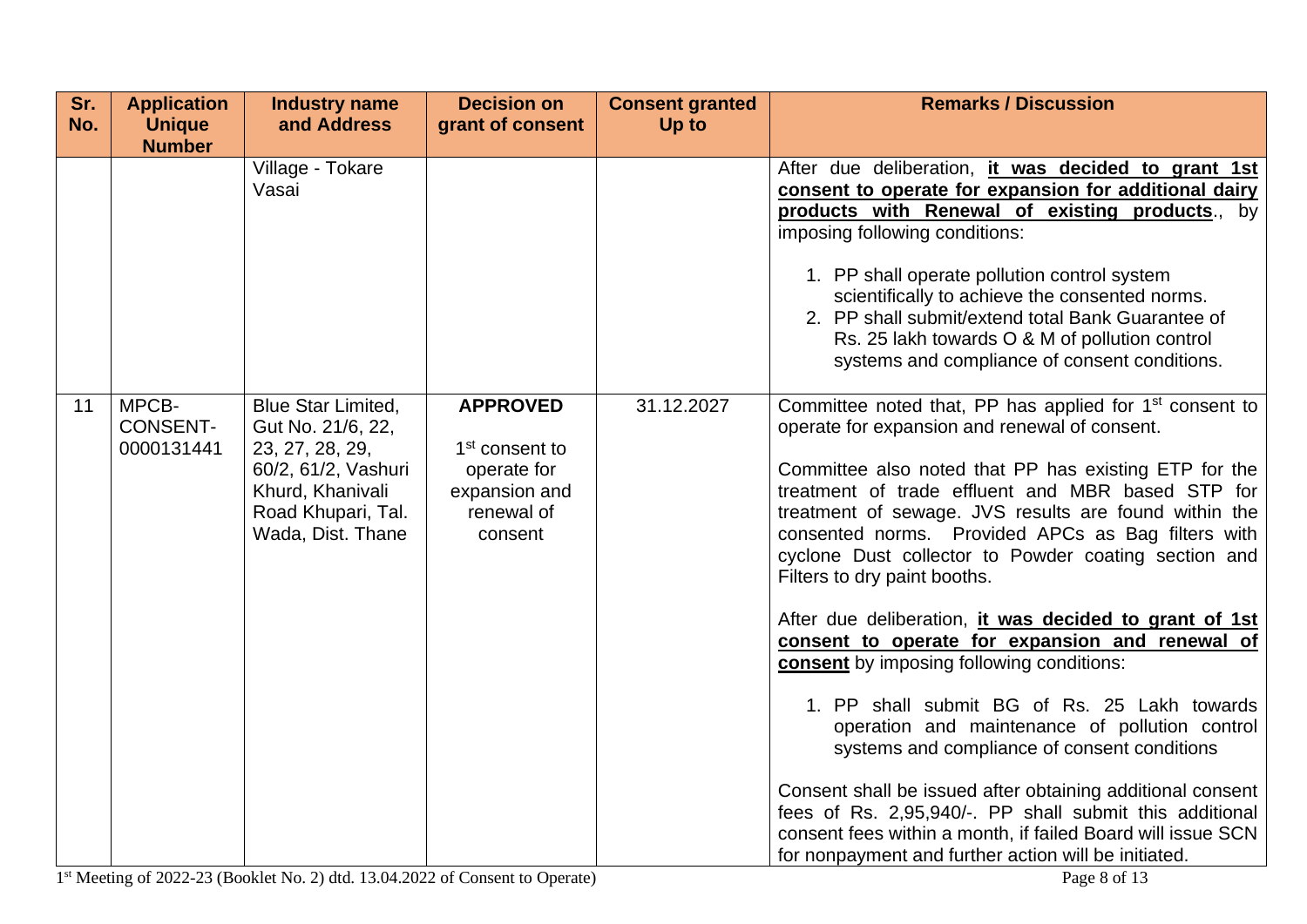| Sr.<br>No. | <b>Application</b><br><b>Unique</b><br><b>Number</b> | <b>Industry name</b><br>and Address                                                                                                                                                                                                                             | <b>Decision on</b><br>grant of consent                                    | <b>Consent granted</b><br>Up to | <b>Remarks / Discussion</b>                                                                                                                                                                                                                                                                                                                                                                                                                                                                                                                                                                                                                                                                               |
|------------|------------------------------------------------------|-----------------------------------------------------------------------------------------------------------------------------------------------------------------------------------------------------------------------------------------------------------------|---------------------------------------------------------------------------|---------------------------------|-----------------------------------------------------------------------------------------------------------------------------------------------------------------------------------------------------------------------------------------------------------------------------------------------------------------------------------------------------------------------------------------------------------------------------------------------------------------------------------------------------------------------------------------------------------------------------------------------------------------------------------------------------------------------------------------------------------|
| 12         | MPCB-<br><b>CONSENT-</b><br>0000131870               | <b>NATURAL SUGAR</b><br><b>AND ALLIED</b><br><b>INDUSTRIES LTD.</b><br>290 SAINAGAR,<br>RANJANI KALLAM                                                                                                                                                          | <b>APPROVED</b><br>1 <sup>st</sup> Consent to<br>Operate for<br>Expansion | 31.08.2022                      | Committee noted that PP has applied for 1st operate for<br>expansion from Compressed Biogas (CGB) – 5500 Kg/D.<br>Committee also noted that PP is having ETP of capacity<br>700 CMD comprising primary, secondary & tertiary system<br>for sugar unit. And for distillery industry has provided MMEE<br>followed by incineration boiler.<br>After due deliberation, it was decided to grant of 1st<br>consent to operate for expansion for 1st operate for<br>expansion from Compressed Biogas (CGB) - 5500 Kg/D.,<br>by imposing following conditions:<br>1. PP shall submit BG of Rs. 25 Lakh towards<br>operation and maintenance of pollution control<br>systems and compliance of consent conditions |
| 13         | MPCB-<br><b>CONSENT-</b><br>0000132239               | Siddhi Sugar &<br><b>Allied Industries</b><br>Ltd. Ujana, Mahesh<br>Nagar, Ujana. Tq.<br>Ahmedpur, Dist.<br>Latur-413515<br>262, 263, 204, 58, 59,<br>61,62,54,63 Within<br>existing sugar<br>factory premises at<br>Mahesh Nagar,<br>Village Ujana<br>Ahmedpur | <b>APPROVED</b><br>1 <sup>st</sup> Consent to<br>Operate for<br>Expansion | 31.08.2022                      | Committee noted that PP has applied for 1st consent to<br>operate for expansion from 30 KLPD molasses base<br>distillery unit. The existing distillery is of 30 KLPD which has<br>valid consent up to 31.08.2022.<br>Committee also noted that for treatment of spent wash PP<br>has provided Bio-methanisation followed by multiple effect<br>evaporation followed ATFD dryer for making potash rich<br>organic biofertilizer.<br>After due deliberation, <i>it was decided to grant of 1st</i><br>consent to operate for expansion for 1st consent to<br>operate for expansion from 30 KLPD molasses base<br>distillery unit with amalgamation with existing 30 KLPD                                    |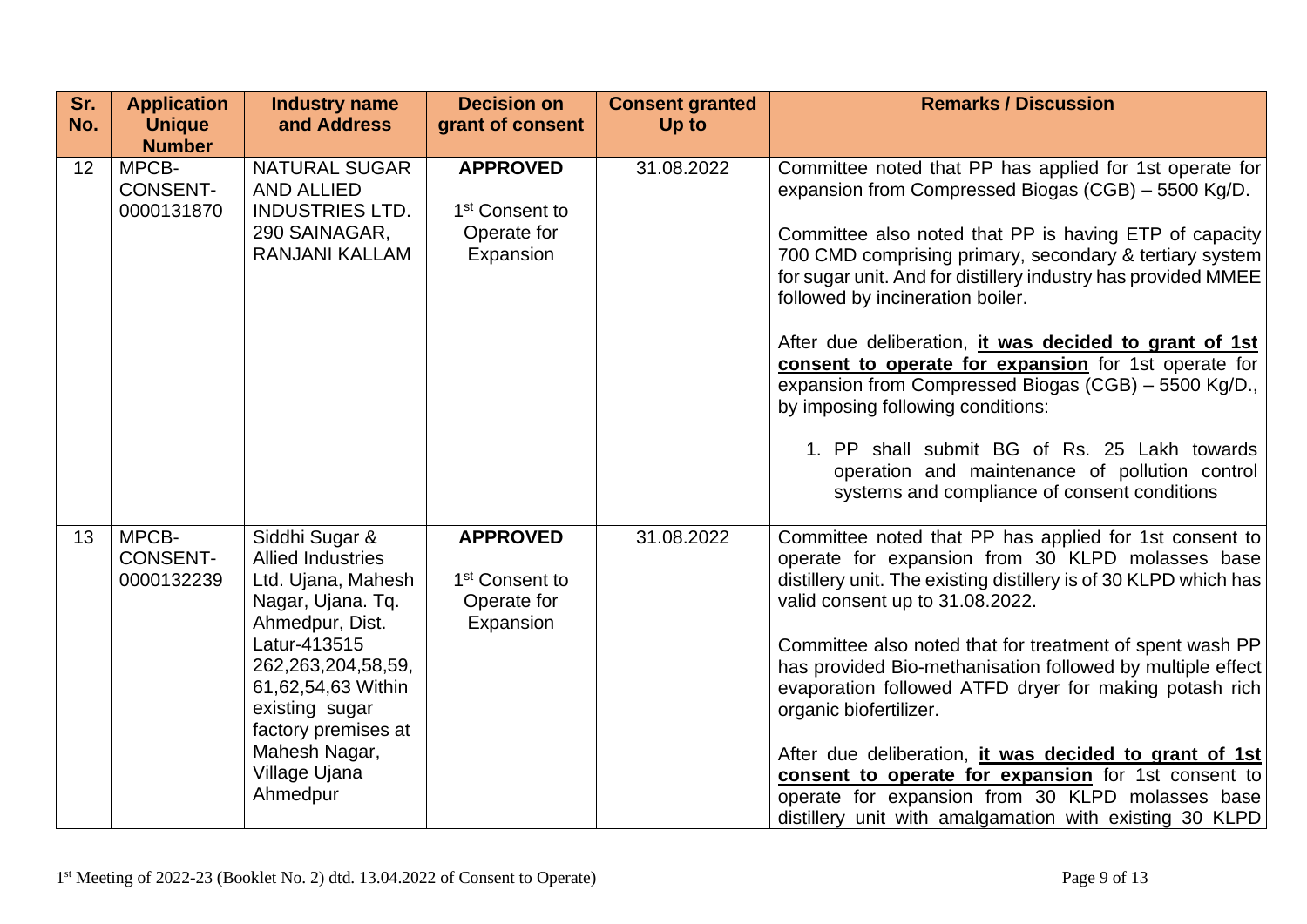| Sr.<br>No. | <b>Application</b><br><b>Unique</b><br><b>Number</b> | <b>Industry name</b><br>and Address                                                                               | <b>Decision on</b><br>grant of consent                                    | <b>Consent granted</b><br>Up to | <b>Remarks / Discussion</b>                                                                                                                                                                                                                                                                                                                                                                                                                                                                                                                                                                                                                                                                                                                                                                                                                     |
|------------|------------------------------------------------------|-------------------------------------------------------------------------------------------------------------------|---------------------------------------------------------------------------|---------------------------------|-------------------------------------------------------------------------------------------------------------------------------------------------------------------------------------------------------------------------------------------------------------------------------------------------------------------------------------------------------------------------------------------------------------------------------------------------------------------------------------------------------------------------------------------------------------------------------------------------------------------------------------------------------------------------------------------------------------------------------------------------------------------------------------------------------------------------------------------------|
|            |                                                      |                                                                                                                   |                                                                           |                                 | distillery (Total 60 KLPD), subject to submission of Bank<br>guarantee by imposing following conditions:<br>1. PP shall submit bank guarantee of Rs. 25 lakh<br>towards compliance of consent & EC conditions and<br>operation & maintenance of pollution control<br>systems.                                                                                                                                                                                                                                                                                                                                                                                                                                                                                                                                                                   |
| 14         | MPCB-<br><b>CONSENT-</b><br>0000133046               | Karmayogi<br>Ankushrao Tope<br>Samarth Sahakari<br>Sakhar Karkhana<br>Itd.Ankushnagar<br>106 Ankushnagar<br>Ambad | <b>APPROVED</b><br>1 <sup>st</sup> Consent to<br>Operate for<br>Expansion | 31.08.2022                      | Committee noted that PP has applied for 1st consent to<br>operate for expansion from 30 KLPD to 60 KLPD distillery<br>unit with Ethanol production by using Molasses as raw<br>material.<br>Committee also noted that PP has obtain Environment<br>Clerance on 16.03.2020. And for treatment of spent wash<br>PP has provided MEE followed by Incineration Boiler.<br>After due deliberation, <i>it was decided to grant of 1st</i><br>consent to operate for expansion for expansion for 30<br>KLPD distillery unit with Ethanol production by using<br>Molasses as raw material with amalgamation with existing<br>30 KLPD distillery (Total 60 KLPD), by imposing following<br>conditions:<br>1. PP shall submit bank guarantee of Rs. 25 lakh<br>towards compliance of consent & EC conditions &<br>operation of pollution control systems. |
| 15         | MPCB-<br><b>CONSENT-</b><br>0000133203               | <b>VEVEK ETHNIC</b><br>FOODS PVT LTD,<br>Kh. No. 402/403/404,<br><b>Bhandara Road</b><br>,Gumthala, Nagpur        | <b>NOT APPROVED</b><br>1 <sup>st</sup> Operate                            | -----                           | Committee noted that, PP has applied for Dairy & Dairy<br>products.                                                                                                                                                                                                                                                                                                                                                                                                                                                                                                                                                                                                                                                                                                                                                                             |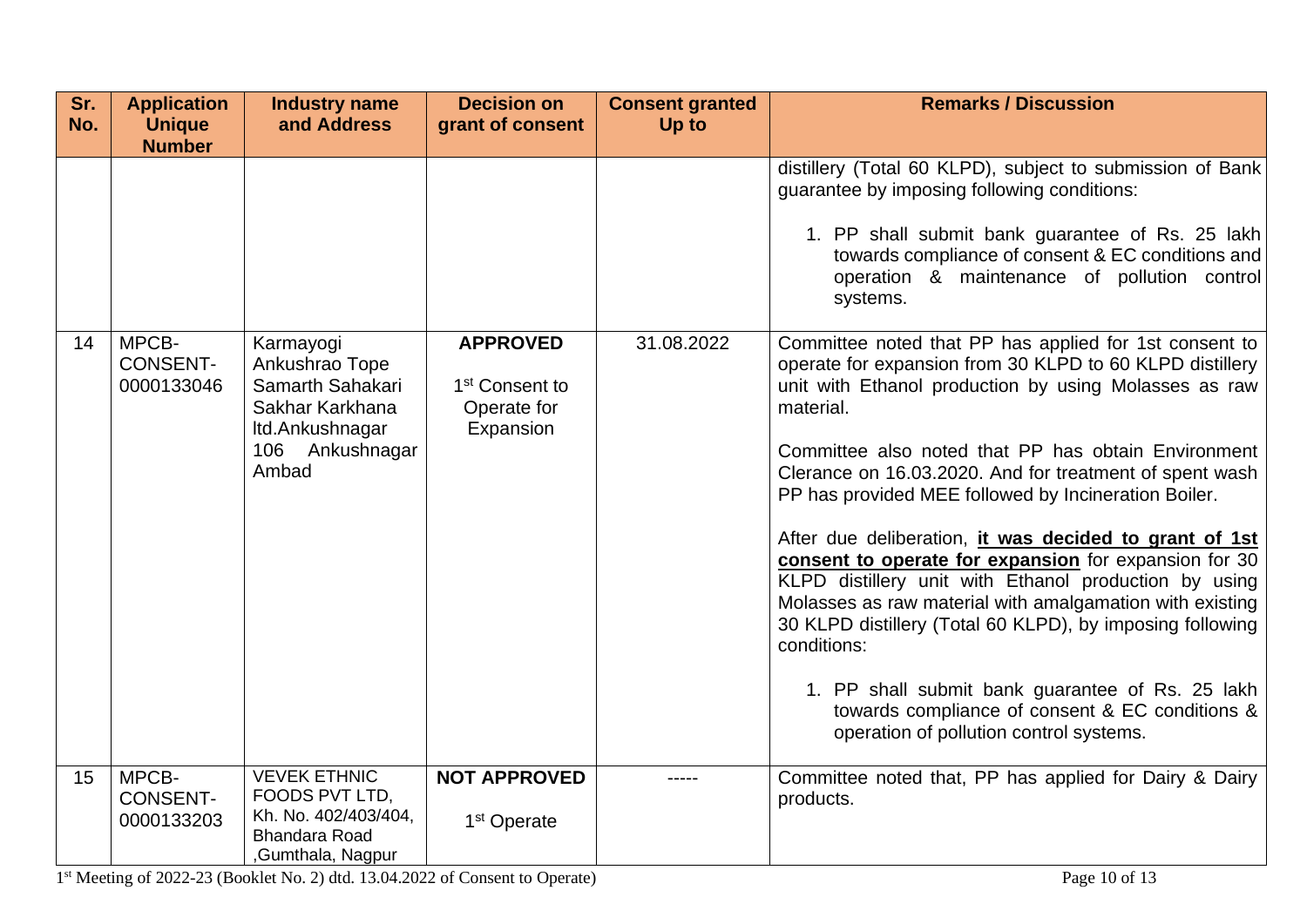| Sr.<br>No. | <b>Application</b><br><b>Unique</b>                     | <b>Industry name</b><br>and Address                                                                    | <b>Decision on</b><br>grant of consent                                    | <b>Consent granted</b><br>Up to | <b>Remarks / Discussion</b>                                                                                                                                                                                                                                                                                                                                                                                                                                                                                                                                                                                                                                                                                                                                                                                                                                                                                                                                                                                                                                                                                                                         |
|------------|---------------------------------------------------------|--------------------------------------------------------------------------------------------------------|---------------------------------------------------------------------------|---------------------------------|-----------------------------------------------------------------------------------------------------------------------------------------------------------------------------------------------------------------------------------------------------------------------------------------------------------------------------------------------------------------------------------------------------------------------------------------------------------------------------------------------------------------------------------------------------------------------------------------------------------------------------------------------------------------------------------------------------------------------------------------------------------------------------------------------------------------------------------------------------------------------------------------------------------------------------------------------------------------------------------------------------------------------------------------------------------------------------------------------------------------------------------------------------|
| 16         | <b>Number</b><br>MPCB-<br><b>CONSENT-</b><br>0000133830 | <b>NATURAL SUGAR</b><br><b>AND ALLIED</b><br><b>INDUSTRIES LTD.</b><br>290 SAINAGAR,<br>RANJANI KALLAM | <b>APPROVED</b><br>1 <sup>st</sup> Consent to<br>Operate for<br>Expansion | 31.08.2022                      | Committee also noted that unit yet not completed<br>installation of ETP for said project.<br>Committee further noted that PP submitted that Existing<br>Common ETP is sufficient to take additional Load.<br>After due deliberation, it was decided to call PP for a<br>detailed presentation.<br>Committee noted that PP has for 1st Operate for expansion<br>for 90 KLPD distillery activity along with amalgamation<br>existing capacity i.e. 60 KLPD molasses base distillery unit<br>(Total 150 KLPD).<br>Committee also noted that PP has obtain Environment<br>Clerance on 23.11.2021. And for treatment of spent wash<br>PP has provided MEE followed by Incineration Boiler.<br>After due deliberation, <i>it was decided to grant of 1st</i><br>consent to operate for expansion for 1st Operate for<br>expansion for 90 KLPD distillery activity along with<br>amalgamation existing capacity i.e. 60 KLPD molasses<br>base distillery unit (Total 150 KLPD), by imposing following<br>conditions:<br>1. PP shall submit bank guarantee of Rs. 25 lakh<br>towards O & M pof pollution control systems and<br>compliance of EC & consent. |
| 17         | MPCB-<br><b>CONSENT-</b><br>0000134499                  | Daund Sugar<br>Private Ltd (<br>Distillery Unit)                                                       | <b>APPROVED</b><br>1 <sup>st</sup> Consent to<br>Operate for              | 31.08.2022                      | Committee noted that, PP has applied for 1st consent to<br>operate for expansion of distillery by 30 KLPD i.e 90 KLPD<br>to 120 KLPD.                                                                                                                                                                                                                                                                                                                                                                                                                                                                                                                                                                                                                                                                                                                                                                                                                                                                                                                                                                                                               |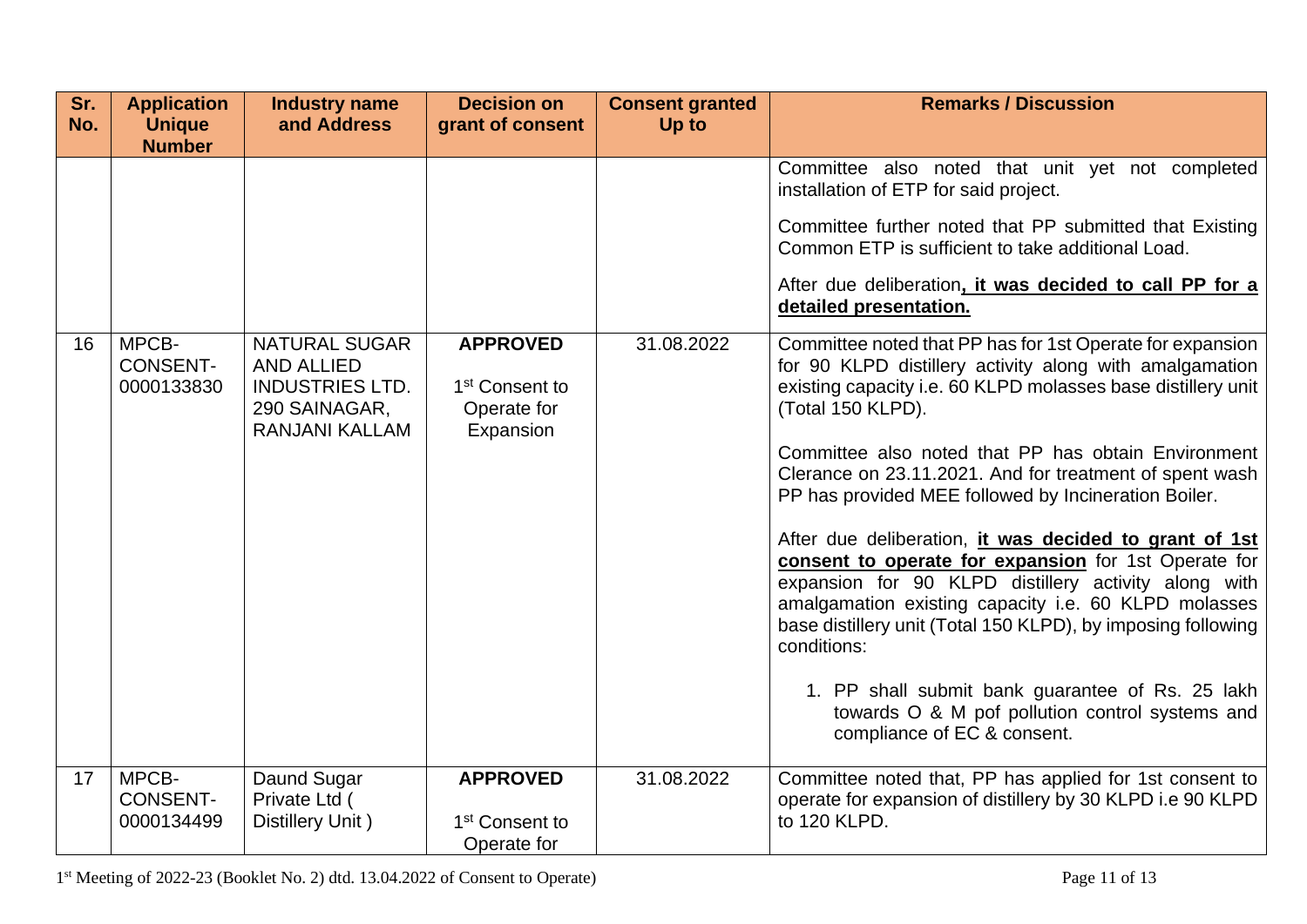| Sr.<br>No. | <b>Application</b><br><b>Unique</b>                                                    | <b>Industry name</b><br>and Address                                            | <b>Decision on</b><br>grant of consent                       | <b>Consent granted</b><br>Up to                                                                                                                                  | <b>Remarks / Discussion</b>                                                                                                                                                                                                                                                                                                                                                                                                                                                                                                                                                                                                                                      |
|------------|----------------------------------------------------------------------------------------|--------------------------------------------------------------------------------|--------------------------------------------------------------|------------------------------------------------------------------------------------------------------------------------------------------------------------------|------------------------------------------------------------------------------------------------------------------------------------------------------------------------------------------------------------------------------------------------------------------------------------------------------------------------------------------------------------------------------------------------------------------------------------------------------------------------------------------------------------------------------------------------------------------------------------------------------------------------------------------------------------------|
|            | <b>Number</b>                                                                          |                                                                                |                                                              |                                                                                                                                                                  |                                                                                                                                                                                                                                                                                                                                                                                                                                                                                                                                                                                                                                                                  |
|            |                                                                                        | 99 At: Gat No.99,<br>Alegaon Daund                                             | expansion with<br>amalgamation of<br>existing Consent        |                                                                                                                                                                  | Committee also noted<br>that PP<br>already<br>obtain<br>Environmental Clearance and Consent to Establish for<br>expansion. PP provided MEE & Incineration boiler to<br>achieve ZLD.<br>After due deliberation, it was decided to grant 1st<br>consent to operate for expansion of distillery by 30<br>KLPD i.e 90 KLPD to 120 KLPD., by imposing following<br>conditions:<br>1. PP<br>shall operate pollution control system<br>scientifically to achieve the consented norms.<br>2. Industry shall comply with all conditions in<br>Environmental clearance.<br>3. PP shall ensure uninterrupted connectivity of<br>OCEMS to Board server directly through data |
|            |                                                                                        |                                                                                |                                                              |                                                                                                                                                                  | logger.<br>4. PP shall submit/extend total Bank Guarantee of Rs.<br>25 lakh towards O & M of pollution control systems<br>and compliance of consent conditions.                                                                                                                                                                                                                                                                                                                                                                                                                                                                                                  |
| 18         | MPCB-<br><b>CONSENT-</b><br>0000134621                                                 | Daund Sugar Pvt<br>Ltd (Sugar & Co-<br>generation unit)<br>97,98,99,414/1/1,2, | <b>APPROVED</b><br>1 <sup>st</sup> Consent to<br>Operate for | 31.07.2024                                                                                                                                                       | Committee noted that, PP has applied for 1 <sup>st</sup> consent to<br>operate for expansion by 1500 TCD i.e 6000 TCD to 7500<br>TCD & 18 MW Co-generation.                                                                                                                                                                                                                                                                                                                                                                                                                                                                                                      |
|            | 3,4,5,6,7,145/1/1,2,<br>3,4,5,6,7,8,9,417/1/<br>1,2,3,4,5,6,415 At<br>post - Alegaon ( | expansion with<br>amalgamation of<br>existing Consent                          |                                                              | Committee also noted that JVS results of existing unit are<br>within limit. PP already obtain Environmental Clearance<br>and Consent to Establish for expansion. |                                                                                                                                                                                                                                                                                                                                                                                                                                                                                                                                                                                                                                                                  |
|            |                                                                                        | Kadam Vasti)<br>Daund                                                          |                                                              |                                                                                                                                                                  | After due deliberation, it was decided to grant 1st<br>consent to operate for expansion by 1500 TCD i.e 6000<br>TCD to 7500 TCD & 18 MW Co-generation, by imposing<br>following conditions:                                                                                                                                                                                                                                                                                                                                                                                                                                                                      |